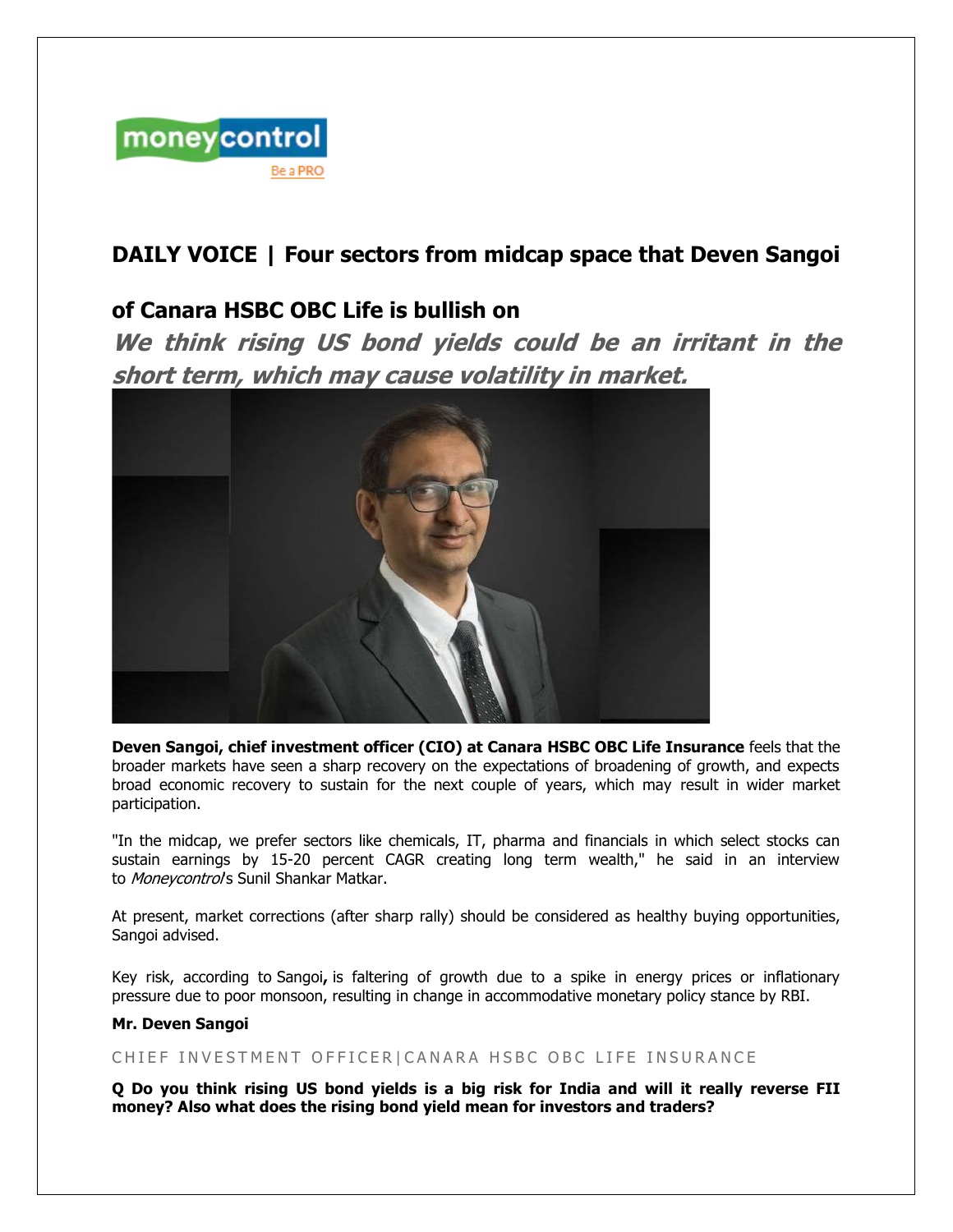We think rising US bond yields could be an irritant in the short-term, which may cause volatility in market. US Fed's goal is to return to full employment and maintain stable prices. Until we see recovery in labour market to pre-COVID levels, Fed would continue to keep an accommodative stance. On the bond side, RBI has sufficient tools at its disposal to manage the 10-year government bond yield near current levels. Inflation would be the key data to watch out for given higher commodity and energy prices. Any unexpected rise in inflation may lead to rise in bond yields.

While 2013 surge in US yields and the subsequent sell-off in emerging markets (EM) are often considered as a reference point for some (famously known as Taper tantrum), one must not forget a fundamental difference between then and now - in 2013 Fed had hinted at reducing its pace of purchases. This time Fed continues to buy USD: \$80 billion in Treasury bonds, \$40 billion in mortgage-backed securities every month.

## **Q There has been a gradual increase in oil prices in the last few months given the vaccination and hope for rising demand over the coming months. On the other side, the government has also been increasing petrol, diesel and gas prices. Do you think it will have a major impact on the fiscal deficit when the government already announced growth-oriented Budget at the cost of fiscal expansion?**

Recent rise in crude has been mainly driven by supply side control measures implemented by OPEC and voluntary cut of 1 million barrels by Saudi Arabia. With the rise in crude oil price, cuts may reverse as demand normalises. OPEC is still producing about 10 million barrels a day lower than pre-COVID levels. Oil between \$55 - \$65 a barrel would not be a major concern for India and the rise in oil prices is also a signal of global economic recovery which would help India.

In Budget FY21, Government projected gross tax revenue to fall by 5.5 percent whereas till January 2021, the degrowth has been only -1 percent suggesting there could be a reasonable upside in the tax revenue. Every Re 1 per litre cut in excise duty would reduce government's revenue by Rs 13,000 crore. We estimate that the government tax revenue will overshoot the revised estimates presented in the Budget by around Rs 1 lakh crore - thus providing enough fiscal headroom for the government to cut fuel excise duty without compromising the spending targets.

## **Q Will the broader markets outperform benchmarks in the coming years and will it be same like 2016-2017? What could be reasons behind it?**

Broader markets have seen a sharp recovery on the expectations of broadening of growth. What we have seen is that earnings growth is now broad-basing as cyclicals are participating in the earnings upmove. While the usual sectors like technology, consumer, private banks have delivered on growth numbers, even cyclicals such as metals, cement and autos are seeing strong growth numbers on the back of global and domestic economic recovery. We expect broad economic recovery to sustain for the next couple of years, which may result in wider market participation.

## **Q Among midcaps, what are the sectors that look attractive for investment and why?**

In the midcap space, we are very stock-specific and selective in our choices. We prefer sectors like chemicals, IT, pharma and financials in which select stocks can sustain earnings by 15-20 percent CAGR, creating long-term wealth.

## **Q Do you expect around 10-15 percent correction in the Indian equities after more than 35 percent rally seen in last five months? If it happens, which sectors one should invest in? What could be major risks for India in the coming months?**

While correction can never be ruled out, our say is a 10-15 percent correction would be steep. After a long time, we have seen consecutive two quarters of earnings beats and upgrades across sectors. Consensus Nifty EPS for FY22 is around Rs 700 and Rs 830 for FY23.